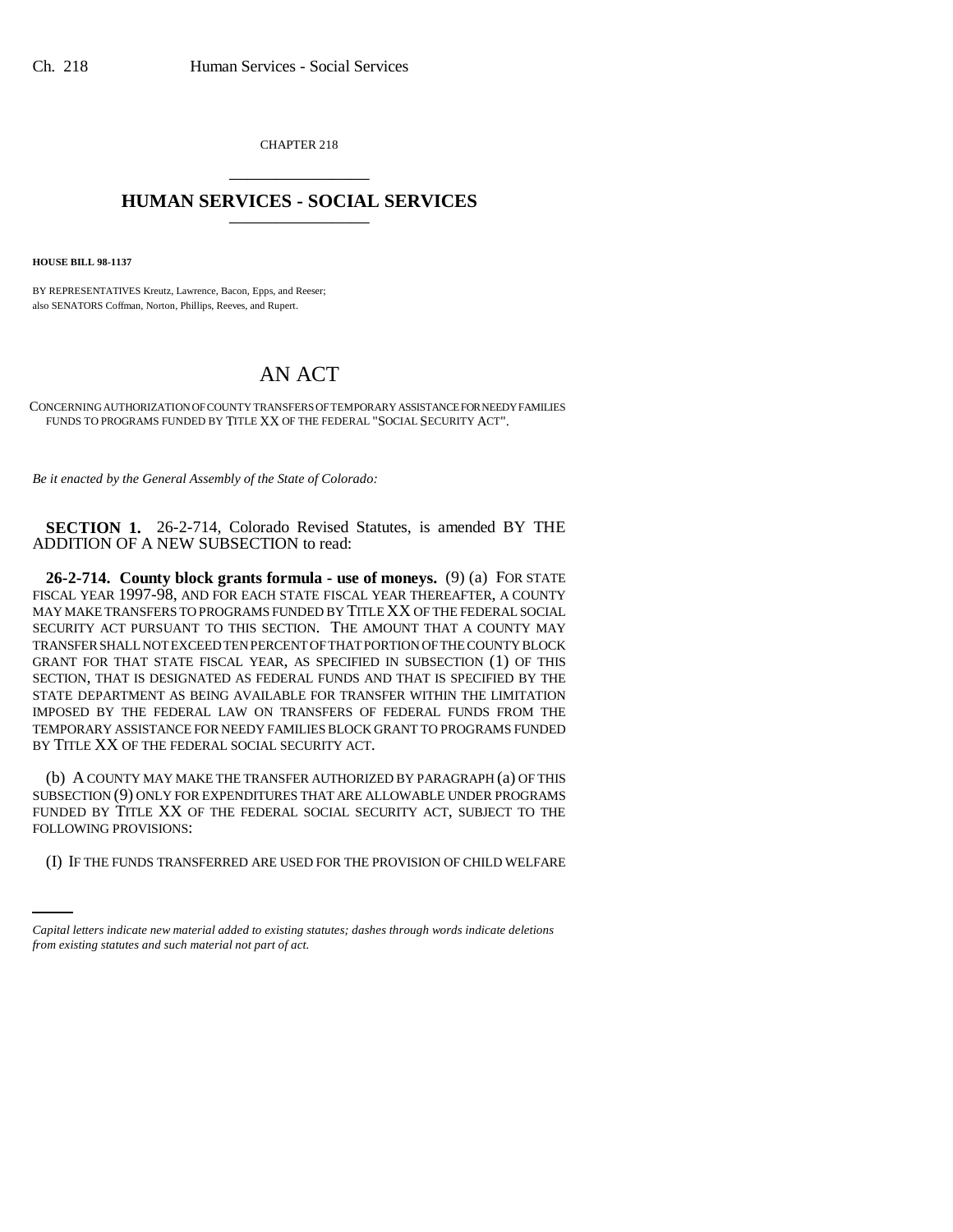SERVICES AS DEFINED IN SECTION 26-5-101 (3), THE COUNTY MAY ONLY MAKE THE TRANSFER:

(A) AFTER THE COUNTY HAS MADE ALLOWABLE EXPENDITURES OF ALL FUNDS IN THE COUNTY'S CAPPED OR TARGETED ALLOCATION OR ALLOCATIONS FOR CHILD WELFARE SERVICES, OTHER THAN FOR CORE SERVICES AS REFERRED TO IN SECTION 26-5-101 (3) (f); AND

(B) FOR THE EXPENDITURES FOR CHILD WELFARE SERVICES OTHER THAN OUT-OF-HOME PLACEMENT SERVICES AS DESCRIBED IN SECTION 26-5-101 (3) (i).

(II) A COUNTY SHALL NOT BE REQUIRED TO APPROPRIATE FUNDS TO PROVIDE A COUNTY MATCH PURSUANT TO THE PROVISIONS OF SECTION 26-1-122 FOR ANY FUNDS TRANSFERRED PURSUANT TO THE PROVISIONS OF THIS SUBSECTION (9).

(III) A COUNTY SHALL NOT BE AUTHORIZED TO USE FUNDS TRANSFERRED PURSUANT TO THE PROVISIONS OF THIS SUBSECTION (9) FOR THE PURPOSE OF SUPPLANTING FUNDS THAT:

(A) THE COUNTY WOULD OTHERWISE BE REQUIRED TO APPROPRIATE PURSUANT TO SECTION 26-1-122 IN ORDER TO PROVIDE A COUNTY MATCH FOR PUBLIC ASSISTANCE PROGRAMS; OR

(B) THE COUNTY WOULD OTHERWISE APPROPRIATE IN ORDER TO CONTINUE THE PROVISION OF SERVICES UNDER A PROGRAM OF PUBLIC ASSISTANCE ADMINISTERED WITH COUNTY ONLY FUNDS IN THE PRIOR FISCAL YEAR.

(C) THE STATE BOARD SHALL PROMULGATE RULES GOVERNING PROCEDURES FOR TRANSFERS AUTHORIZED PURSUANT TO THE PROVISIONS OF THIS SUBSECTION (9).

**SECTION 2.** 26-5-101 (1) and (2), Colorado Revised Statutes, are amended, and the said 26-5-101 is further amended BY THE ADDITION OF A NEW SUBSECTION, to read:

**26-5-101. Definitions.** As used in this article, unless the context otherwise requires:

(1) "Capped allocation" means a capped amount of funds distributed to counties or a group of counties for the purpose of providing ALL OR A PORTION OF THE child welfare services as defined in subsection (3) of this section.

(1.5) "CASELOAD" MEANS THE NUMBER OF CHILDREN WHO ARE ELIGIBLE FOR CHILD WELFARE SERVICES THAT ARE DEFINED IN SUBSECTION (3) OF THIS SECTION AND WHO ARE CURRENTLY RECEIVING SUCH CHILD WELFARE SERVICES ON A REGULAR BASIS FROM A COUNTY.

(2) "Child welfare allocations committee" means a committee that consists of four county commissioners appointed by a statewide association of counties and four members appointed by the state department, which committee shall develop its own organizational rules IS ORGANIZED AND AUTHORIZED PURSUANT TO THE PROVISIONS OF SECTION 26-5-103.5.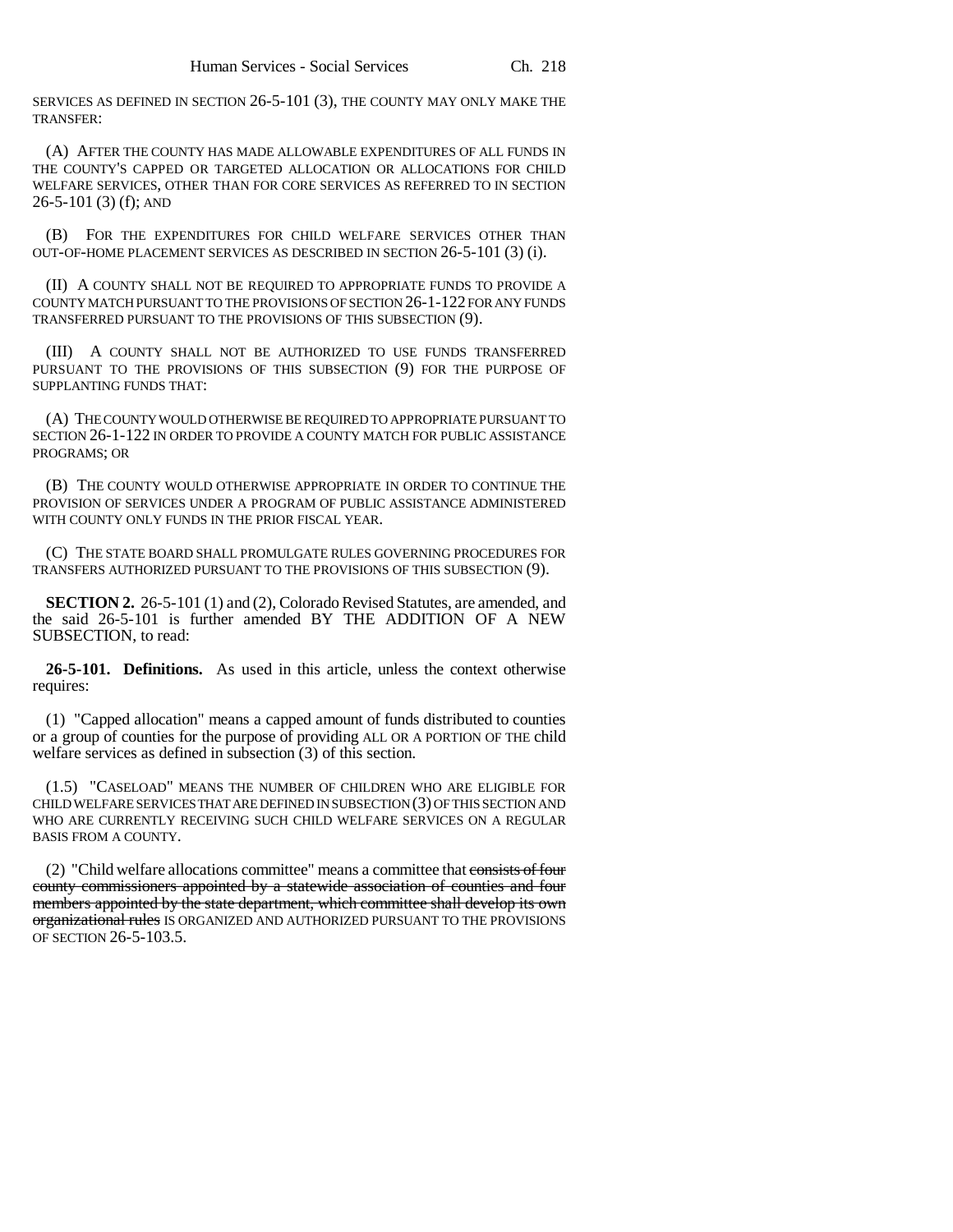## **SECTION 3.** 26-5-102, Colorado Revised Statutes, is amended to read:

**26-5-102. Provision of child welfare services.** (1) The state department shall adopt rules and regulations to establish a program of child welfare services, administered by the state department or supervised by the state department and administered by the county departments, and, where applicable, in accordance with the conditions accompanying available federal funds for such purpose. Said THE rules and regulations shall establish a fee based upon the child support guidelines set forth in section 14-10-115, C.R.S., requiring those persons legally responsible for the child to pay for all or a portion of the services provided under this article. THE STATE DEPARTMENT IS AUTHORIZED TO PROMULGATE RULES TO IMPLEMENT THE PROVISIONS OF THIS ARTICLE RELATING TO THE ALLOCATION OF FUNDS TO COUNTIES FOR THE DELIVERY OF CHILD WELFARE SERVICES. Upon appropriate request and within available appropriations, child welfare services shall be provided for any child residing or present in the state of Colorado who is in need of such services.

(2) Foster care fees shall be considered child support obligations, and all remedies for the enforcement and collection of child support shall apply. Foster care fees established pursuant to section 14-10-115, C.R.S., may be collected pursuant to the administrative procedures to establish child support enforcement set forth in article 13.5 of this title. Due process is guaranteed in all actions regarding any such administrative process concerning foster care fees, and a court hearing of the matter before the district court may be obtained in the manner prescribed in section 26-13.5-105. Nothing contained in article 13.5 of this title shall be construed to deprive a court of competent jurisdiction from determining the duty of support of any obligor against whom an administrative order is issued pursuant to this article.

**SECTION 4.** Article 5 of title 26, Colorado Revised Statutes, is amended BY THE ADDITION OF A NEW SECTION to read:

**26-5-103.5. Child welfare allocations committee - organization - advisory duties.** (1) A CHILD WELFARE ALLOCATIONS COMMITTEE SHALL BE CONVENED BY THE STATE DEPARTMENT AS NECESSARY IN ORDER TO MAKE ADVISORY RECOMMENDATIONS AS DESCRIBED IN THIS ARTICLE.

(2) THE CHILD WELFARE ALLOCATIONS COMMITTEE SHALL CONSIST OF EIGHT MEMBERS, FOUR OF WHOM SHALL BE APPOINTED BY A STATEWIDE ASSOCIATION OF COUNTIES AND FOUR OF WHOM SHALL BE APPOINTED BY THE STATE DEPARTMENT. THE APPOINTING AUTHORITIES SHALL CONSULT WITH EACH OTHER TO ENSURE THAT THE CHILD WELFARE ALLOCATIONS COMMITTEE IS REPRESENTATIVE OF THE COUNTIES IN THE STATE. IF A STATEWIDE ASSOCIATION OF COUNTIES DOES NOT APPOINT A REPRESENTATIVE FROM THE COUNTY THAT HAS THE GREATEST PERCENTAGE OF THE STATE'S CHILD WELFARE CASELOAD, THE STATE DEPARTMENT SHALL APPOINT SUCH A REPRESENTATIVE FROM SUCH COUNTY.

(3) THE CHILD WELFARE ALLOCATIONS COMMITTEE SHALL DEVELOP ITS OWN OPERATING PROCEDURES.

(4) NO LATER THAN JANUARY 15, 1999, THE STATE DEPARTMENT, WITH INPUT FROM THE CHILD WELFARE ALLOCATIONS COMMITTEE, SHALL MAKE RECOMMENDATIONS TO THE JOINT BUDGET COMMITTEE OF THE GENERAL ASSEMBLY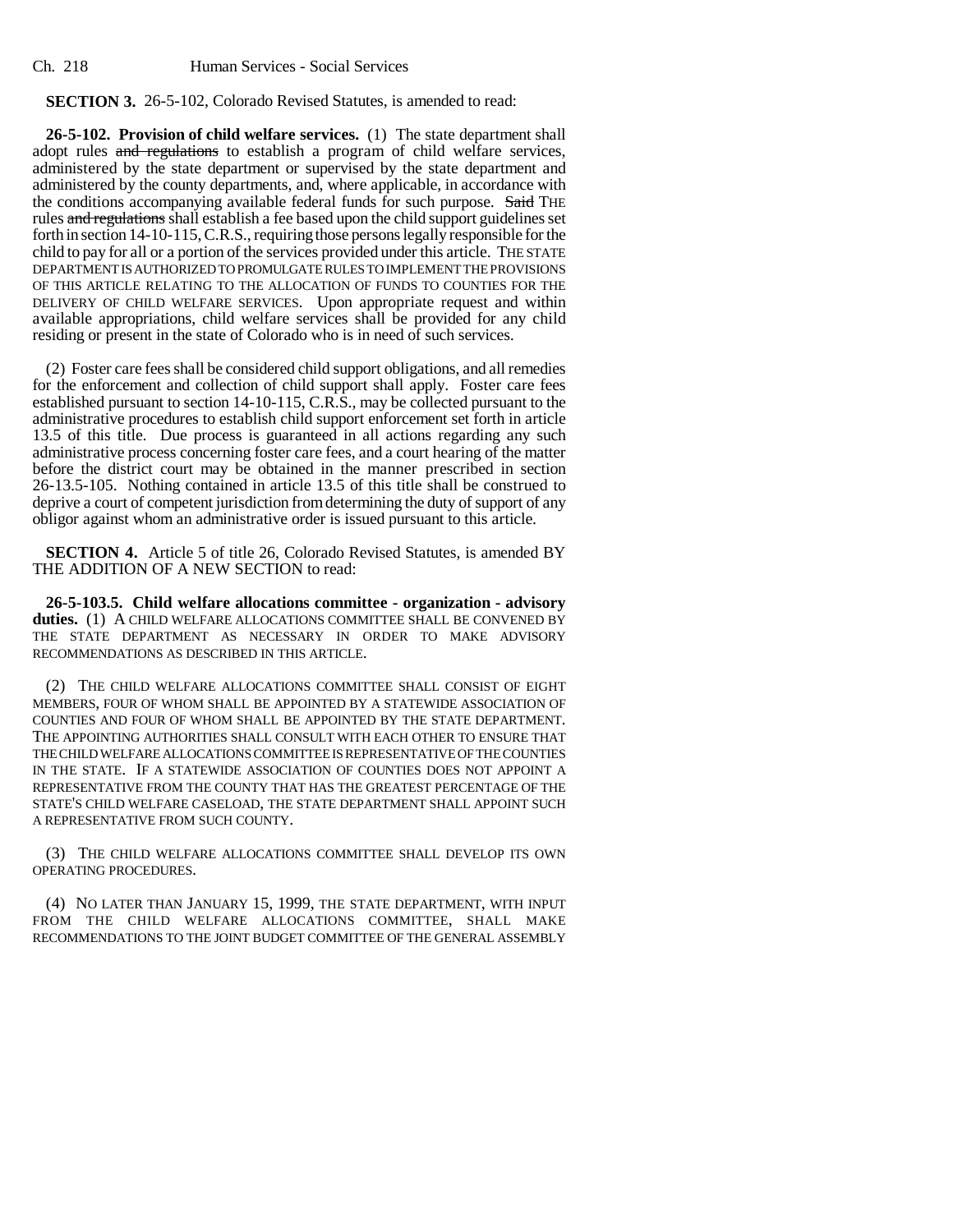FOR A DEFINITION OF WHAT SHALL CONSTITUTE ADMINISTRATION AND SUPPORT FUNCTIONS AS REFERRED TO IN SECTION 26-5-101 (3) (m) AND A METHOD FOR IDENTIFYING COSTS FOR SUCH FUNCTIONS.

**SECTION 5.** 26-5-104 (1), (3), and (4), Colorado Revised Statutes, are amended, and the said 26-5-104 is further amended BY THE ADDITION OF A NEW SUBSECTION, to read:

**26-5-104. Funding of child welfare services.** (1) **Reimbursement.** The state department shall, within the limits of available appropriations, reimburse the county departments eighty percent of amounts expended by county departments for child welfare services, up to the amount of the county's allocation as determined pursuant to the provisions of this section, EXCEPT AS OTHERWISE AUTHORIZED IN ACCORDANCE WITH THE CLOSE-OUT PROCESS DESCRIBED IN SUBSECTION (7) OF THIS SECTION.

(3) **Allocation formula.** (a) For state fiscal year 1997-98, AND FOR EACH STATE FISCAL YEAR THEREAFTER, the state department, after input from the child welfare allocations committee, shall develop formulas for capped and targeted allocations that take into account such factors as: THAT SHALL INCLUDE, EFFECTIVE FOR STATE FISCAL YEAR 1998-1999, THE ESTIMATED CASELOAD FOR THE DELIVERY OF THOSE SPECIFIC CHILD WELFARE SERVICES TO BE FUNDED BY THE MONEYS IN SUCH CAPPED OR TARGETED ALLOCATIONS. IF A COUNTY RECEIVES MORE THAN ONE CAPPED OR TARGETED ALLOCATION FOR THE DELIVERY OF CHILD WELFARE SERVICES, THE FORMULA SHALL IDENTIFY THE SPECIFIC CASELOAD ESTIMATE ATTRIBUTABLE TO EACH CAPPED OR TARGETED ALLOCATION. THE DETERMINATION OF THE FORMULAS PURSUANT TO THE PROVISIONS OF THIS SUBSECTION (3) SHALL ALSO TAKE INTO CONSIDERATION SUCH FACTORS AS:

#### (I) County spending on child welfare services in calendar year 1996;

(II) The county's allocations and expenditures for child welfare services in THE THREE PREVIOUS state fiscal years 1995-96, 1994-95, and 1993-94 and a comparison of the spending in those prior years with the caseloads in the respective prior state fiscal years; AND

### (III) The county's current child welfare caseload; and

(IV) Other factors determined by the state department and the child welfare allocations committee that directly affect the population of children in need of child welfare services in a county.

(b) In the event that the state department and the child welfare allocations committee do not reach an agreement on the allocation formula on or before June 15, 1997, JUNE 15 OF ANY STATE FISCAL YEAR FOR THE SUCCEEDING STATE FISCAL YEAR, the state department and the CHILD WELFARE ALLOCATIONS committee shall submit alternatives to the joint budget committee of the general assembly from which such joint budget committee shall select an allocation formula before July 1, 1997 THE BEGINNING OF SUCH SUCCEEDING STATE FISCAL YEAR.

(c) The formulas developed by the state department, after input from the child welfare allocations committee, shall identify the portion of the amounts appropriated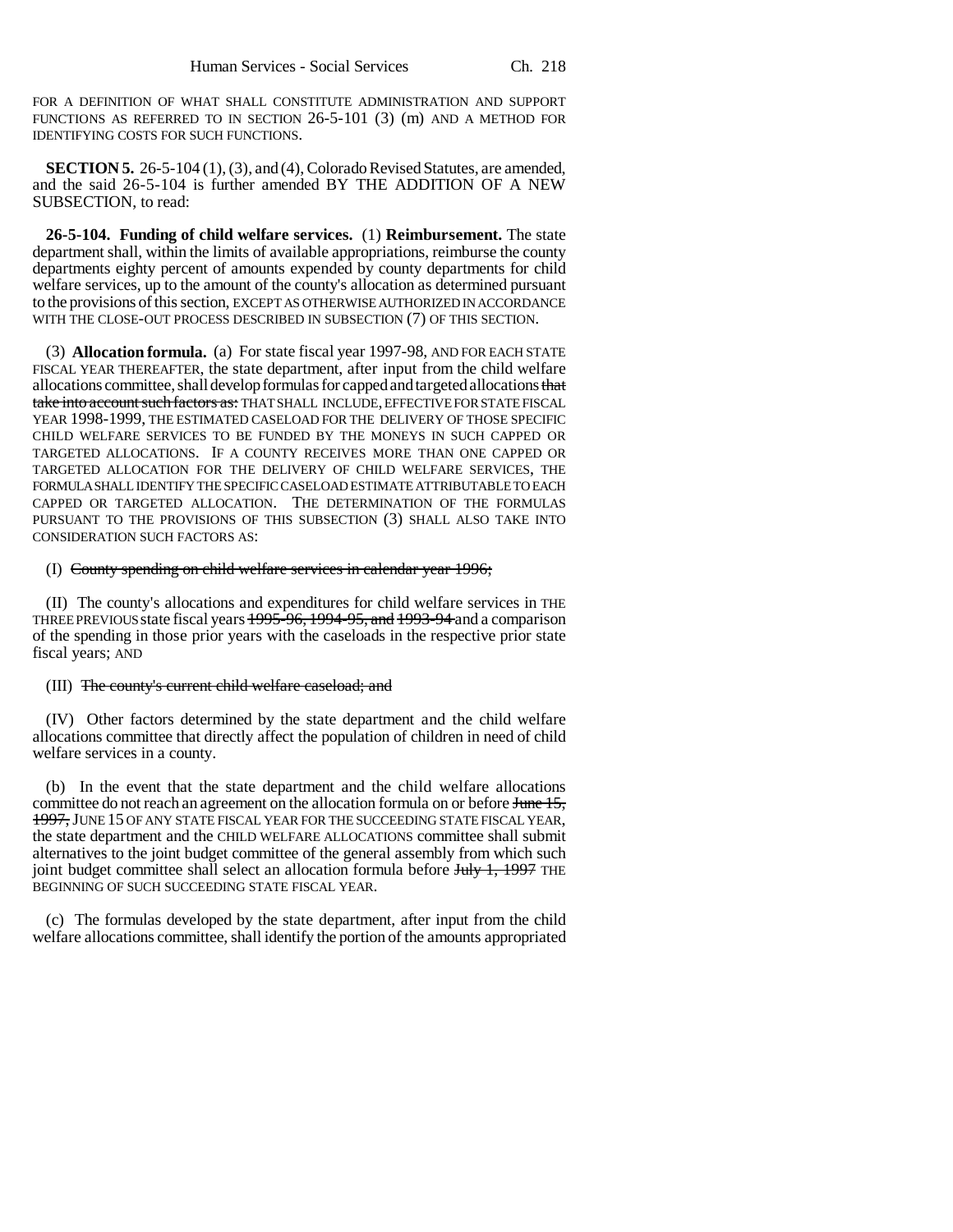Ch. 218 Human Services - Social Services

for child welfare services that shall be allocated to the counties for the provision of child welfare services.

(d) A COUNTY'S ELECTION TO MAKE A TRANSFER OF FEDERAL FUNDS PURSUANT TO SECTION 26-2-714 (9) FOR THE PROVISION OF CHILD WELFARE SERVICES SHALL NOT BE THE BASIS OF AN ADJUSTMENT TO THE FORMULA FOR DEVELOPING SUCH COUNTY'S CAPPED OR TARGETED ALLOCATION UNDER THE PROVISIONS OF THIS ARTICLE 5.

(4) **Allocations.** (a) For state fiscal year 1997-98, and FOR EACH STATE FISCAL YEAR thereafter, all counties shall receive capped allocations for child welfare services. A COUNTY MAY RECEIVE ONE OR MORE CAPPED ALLOCATIONS FOR THE PROVISION OF CHILD WELFARE SERVICES. The counties may use capped allocation moneys for child welfare services without category restriction WITHIN A SPECIFIC CAPPED ALLOCATION if not prohibited by federal law.

(b) (I) The state department shall make capped allocations for counties serving at least eighty percent of the total child welfare services population.

(II) For the balance of the state, the state department shall create one capped allocation OR A SERIES OF CAPPED ALLOCATIONS FOR THE PROVISION OF CHILD WELFARE SERVICES IN THE BALANCE OF THE STATE. The state department shall establish a targeted allocation for each county in such group of counties designated for the purpose of such capped allocation OR CAPPED ALLOCATIONS.

(c) The state department, in consultation with the child welfare allocations committee, shall adopt rules for when a county may exceed its capped or targeted allocation OR ALLOCATIONS.

(d) The state department may only seek additional funding from the general assembly in a supplemental appropriations bill based upon caseload growth, SUBJECT TO THE PROVISIONS OF SUBSECTION (7) OF THIS SECTION, or changes in federal law or federal funding.

(e) A county's allocation OR ALLOCATIONS may be amended due to caseload growth, SUBJECT TO THE PROVISIONS OF SUBSECTION (7) OF THIS SECTION, or changes in federal law or federal funding.

(7) **Close-out process for county allocations.** (a) FOR STATE FISCAL YEAR 1998-1999, AND FOR EACH STATE FISCAL YEAR THEREAFTER, AND SUBJECT TO THE LIMITATIONS SET FORTH IN THIS SUBSECTION (7), THE STATE DEPARTMENT MAY, AT THE END OF A STATE FISCAL YEAR BASED UPON THE RECOMMENDATIONS OF THE CHILD WELFARE ALLOCATIONS COMMITTEE, ALLOCATE ANY UNEXPENDED CAPPED FUNDS FOR THE DELIVERY OF SPECIFIC CHILD WELFARE SERVICES TO ANY ONE OR MORE COUNTIES WHOSE SPENDING HAS EXCEEDED A CAPPED ALLOCATION FOR SUCH SPECIFIC CHILD WELFARE SERVICES.

(b) A COUNTY MAY ONLY RECEIVE FUNDS PURSUANT TO THE PROVISIONS OF PARAGRAPH (a) OF THIS SUBSECTION (7) IF THE REQUIREMENTS OF SECTION 26-5-103.5 (4) HAVE BEEN SATISFIED, FOR EXPENDITURES OTHER THAN THOSE ATTRIBUTABLE TO ADMINISTRATIVE AND SUPPORT FUNCTIONS AS REFERRED TO IN SECTION 26-5-101 (3) (m), AS DEFINED IN ACCORDANCE WITH THE PROVISIONS OF